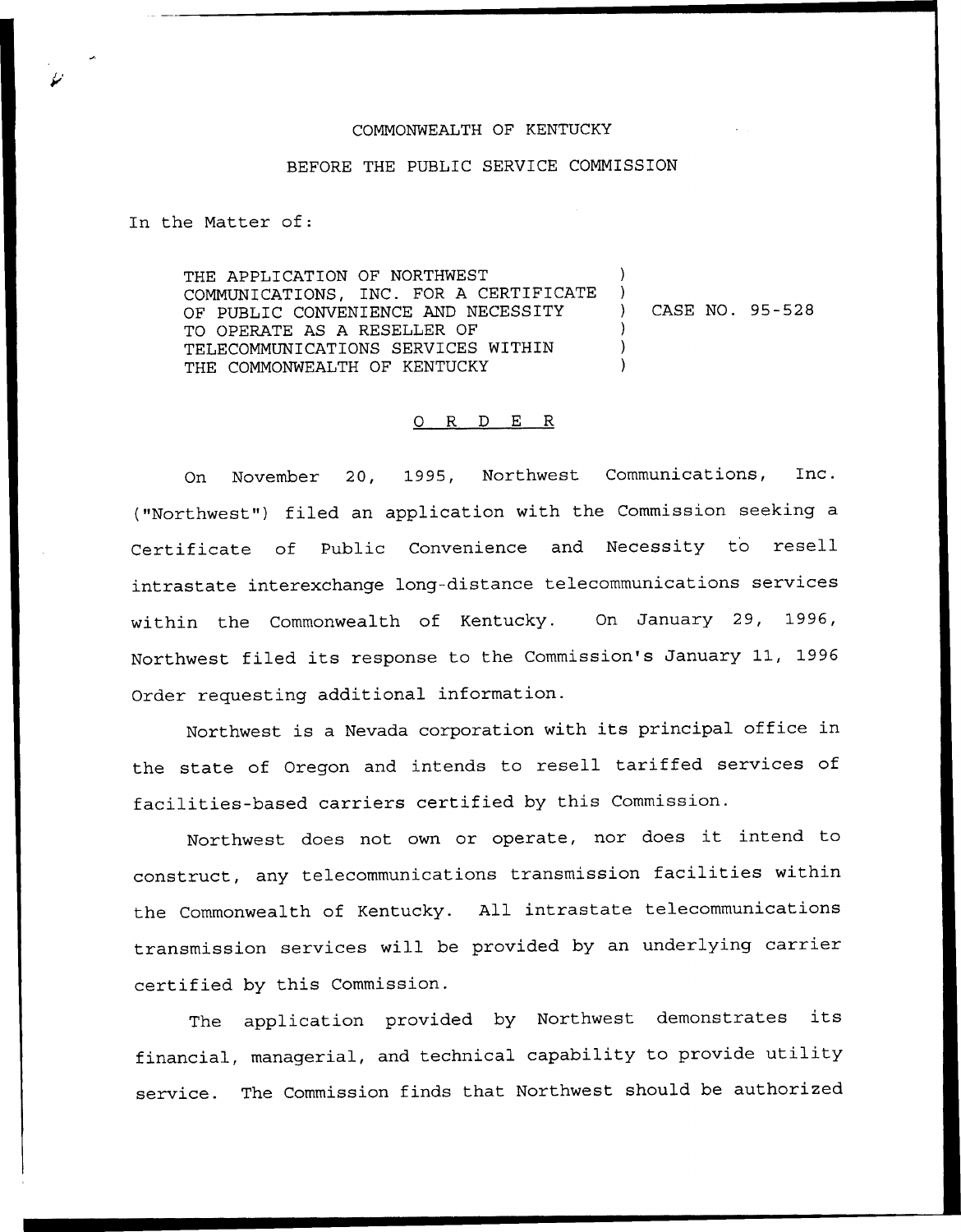to resell intrastate interexchange long-distance telecommunications services within the Commonwealth of Kentucky.

Northwest filed its proposed tariff on November 20, 1995. The Commission finds that the rates proposed by Northwest should be approved as the fair, just, and reasonable rates to be charged.

In Administrative Case No.  $306<sub>1</sub><sup>1</sup>$  the Commission stated the importance of eliminating possible customer confusion arising from the name of the billing service, rather than the name of the provider of telecommunications services, appearing on the bill. Accordingly, Northwest should ensure that its name appears prominently on all bills issued to customers for services rendered.

The Commission, having considered the evidence of record and being otherwise sufficiently advised, HEREBY ORDERS that:

1. Northwest be and it hereby is granted authority to resell intrastate interexchange long-distance telecommunications services within the Commonwealth of Kentucky on and after the date of this Order.

2. Northwest shall ensure that its name appears prominently on all bills issued to customers for services rendered.

3. Northwest's authority to provide service is strictly limited to those services described in this Order and Northwest's application.

 $\mathbf{I}$ Administrative Case No. 306, Detariffing Billing and Collection Services, Order Dated April 30, 1990.